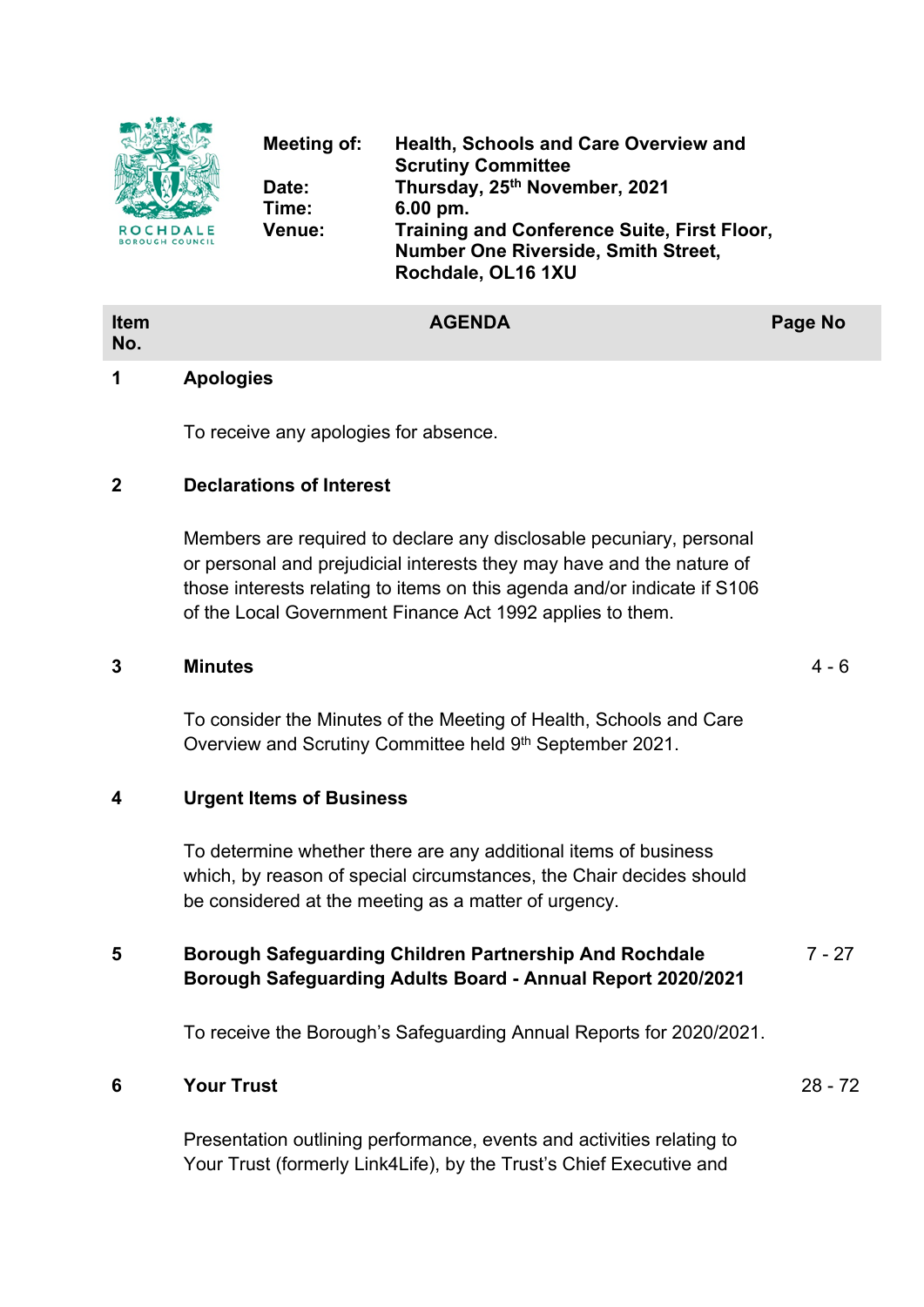Director of Finance

| 7  | <b>Adult Social Care Making Experiences Count Policy Review</b>                                                                                                                  | 73 - 93     |
|----|----------------------------------------------------------------------------------------------------------------------------------------------------------------------------------|-------------|
|    | The Committee to scrutinise the updated "Making Experiences Count -<br>Joint Complaints Process for Adult Care and Health" policy in order to<br>improve the customer experience |             |
| 8  | <b>Need for Primary School Places 2022 - 2025</b>                                                                                                                                | $94 - 111$  |
|    | To scrutinise a report that details the capacity of school places in the<br>primary school sector across the borough.                                                            |             |
| 9  | Secondary School Places 2022 - 2025                                                                                                                                              | $112 - 118$ |
|    | To scrutinise a report that details the capacity of school places in the<br>secondary school sector across the borough.                                                          |             |
| 10 | Adult, Children & Public Health Directorate Plans 2021-22:<br><b>Quarter 2 Performance Update</b>                                                                                | 119 - 155   |
|    | Quarter Two Performance reports (July – September 2021) in respect                                                                                                               |             |

of Children's Services, Adult Care and Public Health.